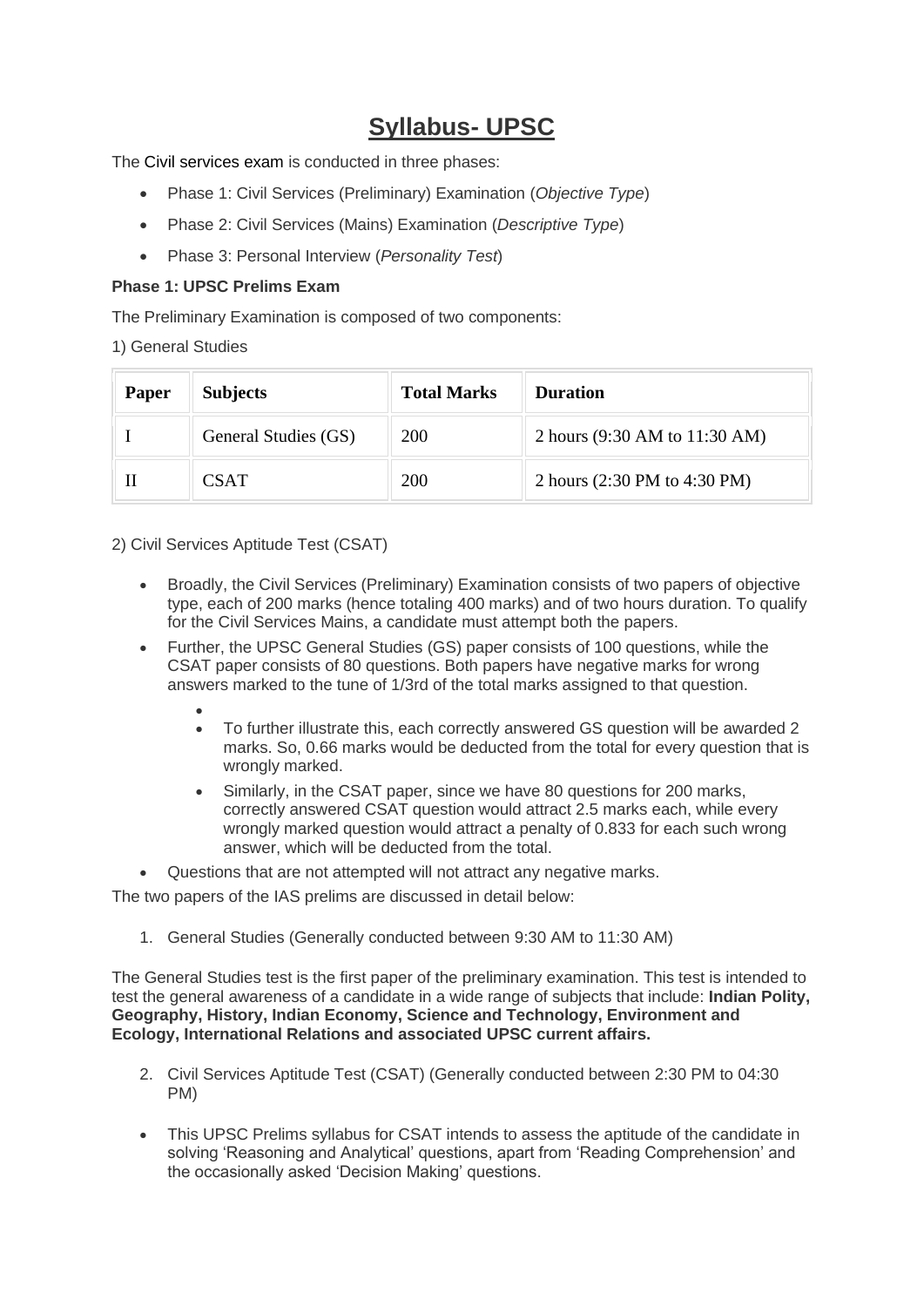- The 'Decision Making' based questions are generally exempt from negative marks.
- The preliminary examination is only meant for screening a candidate for the subsequent stages of the exam.
- The marks obtained in the Prelims will not be added up while arriving at the final rank list.

## UPSC Prelims Syllabus

- Syllabus for GS Paper (Prelims Paper I)
	- Current events of national and international importance.
	- History of India and Indian National Movement.
	- Indian and World Geography-Physical, Social, Economic Geography of India and the World.
	- Indian Polity and Governance Constitution, Political System, Panchayati Raj, Public Policy, Rights Issues, etc.
	- Economic and Social Development Sustainable Development, Poverty, Inclusion, Demographics, Social Sector initiatives, etc.
	- General issues on Environmental Ecology, Biodiversity and Climate Change that do not require subject specialisation.
	- General Science

### • Syllabus for CSAT Paper (Prelims Paper II)

- Comprehension
- Interpersonal skills including communication skills
- Logical reasoning and analytical ability
- Decision-making and problem solving
- General mental ability
- Basic numeracy (numbers and their relations, orders of magnitude, etc.) (Class X level), Data interpretation (charts, graphs, tables, data sufficiency etc. – Class X level)

### **Phase 2: UPSC Mains Exam (1750 Marks)**

- The Mains examination constitutes the 2nd phase of the Civil Services Examination. Only after successfully qualifying in the prelims exam would the candidates be allowed to write the IAS Mains.
- The Mains exam tests the candidate's academic talent in depth and his/her ability to present his/her understanding according to the requirements of the question in a timebound manner.
- The UPSC Mains exam consists of 9 papers, out of which two are qualifying papers of 300 marks each.
- The two qualifying papers are:
	- Any Indian Language
	- English Language Paper

The papers on Essay, General Studies and Optional Subject of only such candidates who attain 25% marks in both the language papers as a minimum qualifying standard in these qualifying papers, will be taken cognizance of, for evaluation.

In case a candidate does not qualify in these language papers, then the marks obtained by such candidates will not be considered or counted*.*